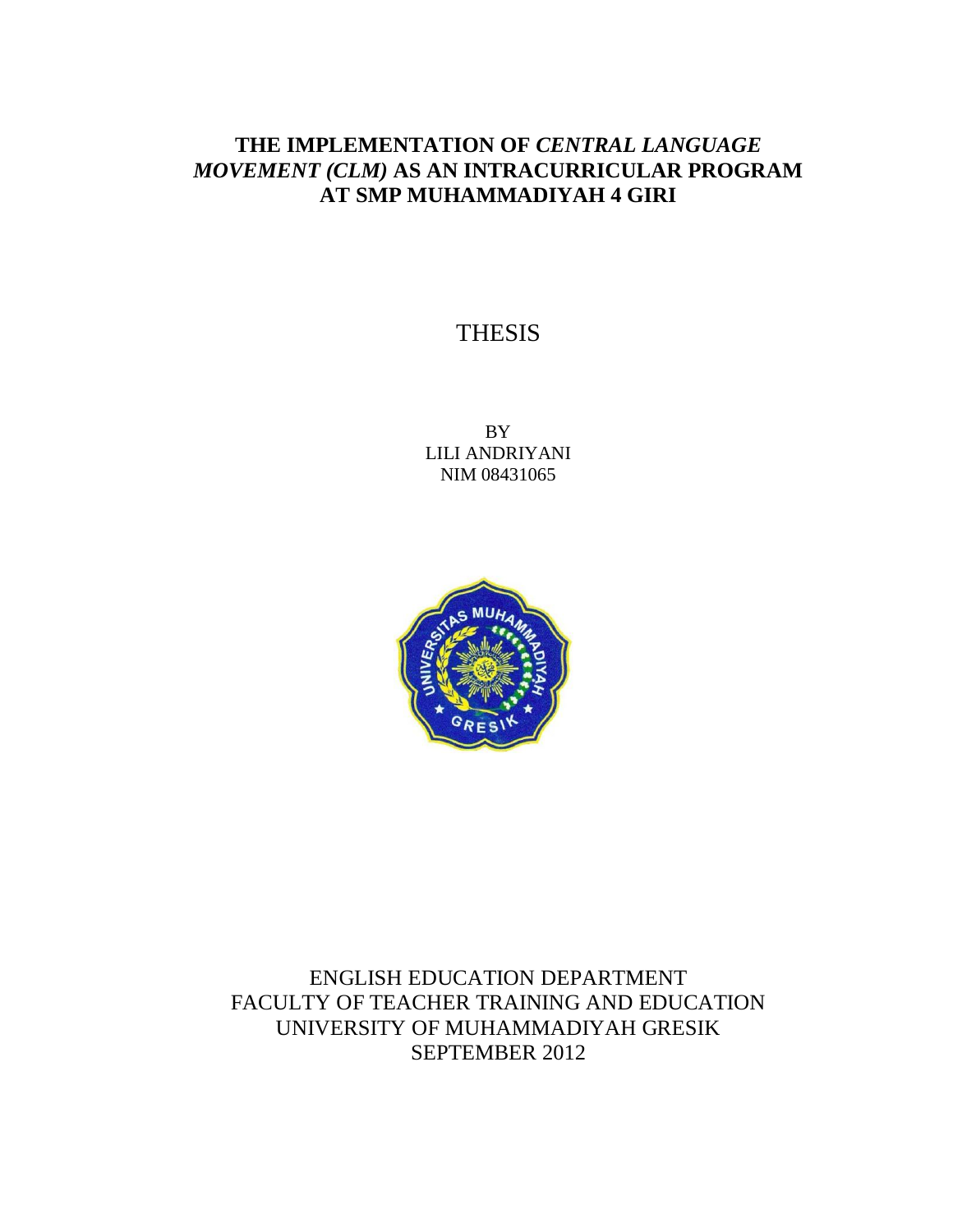# **THE IMPLEMENTATION OF** *CENTRAL LANGUAGE MOVEMENT (CLM)* **AS AN INTRACURRICULAR PROGRAM AT SMP MUHAMMADIYAH 4 GIRI**

### **THESIS**

Presented to: Muhammadiyah University of Gresik In partial Fulfillment of the requirements For the Degree of Sarjana in English Education

> $By:$ LILI ANDRIYANI NIM : 08.431.065

**ENGLISH EDUCATION DEPARTMENT FACULTY OF TEACHER TRAINING MUHAMMADIYAH UNIVERSITY OF GRESIK 2012**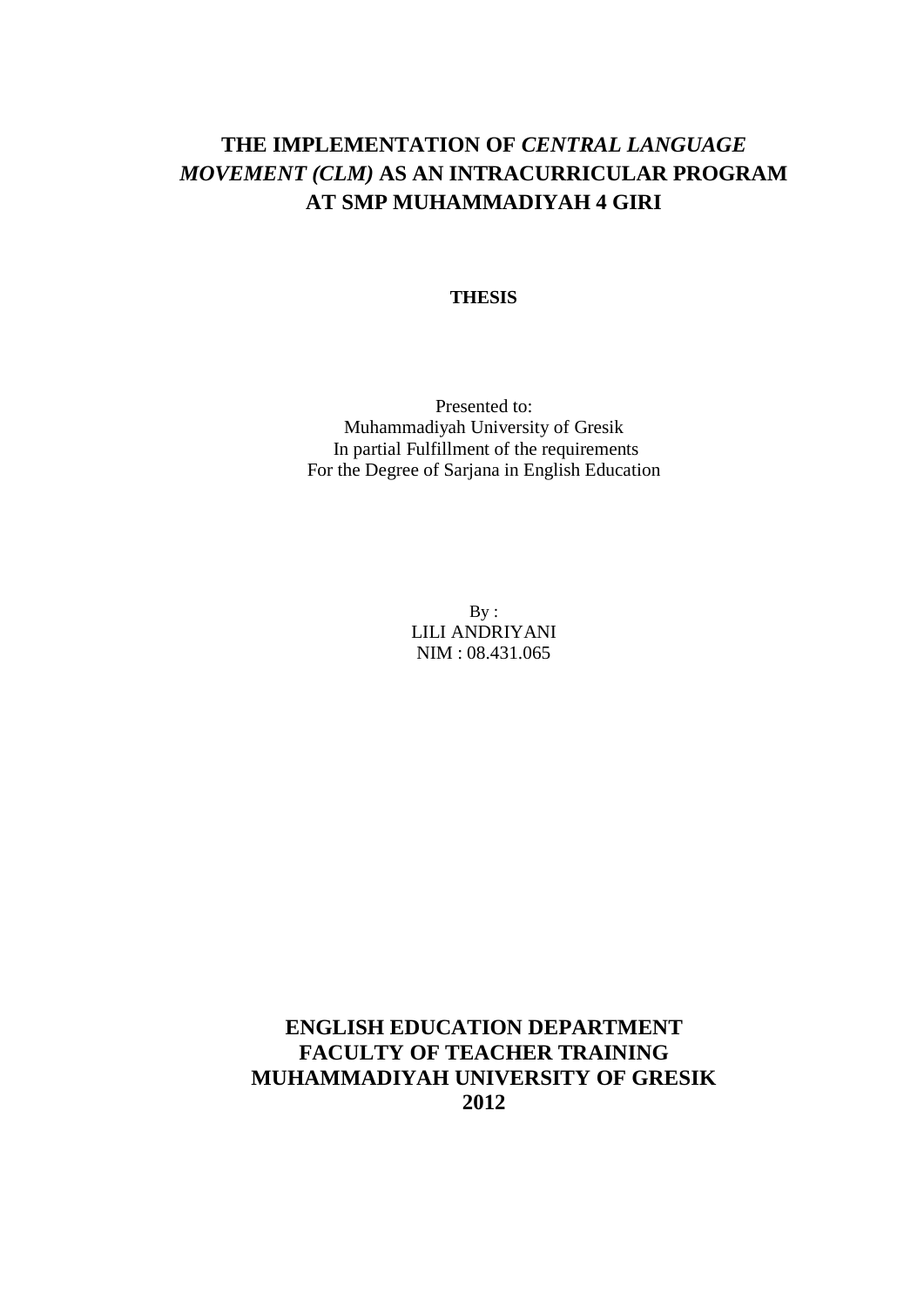### **APPROVAL SHEET**

This is to certify that the *Sarjana's* thesis of *Lili Andriyani* has been approved by the thesis advisors for further approval by Board of Examiner.

Gresik, 28<sup>th</sup> August 2012 Advisor I

Dr. Yudhi Arifani, M.Pd NIP 197610022005011001

Gresik, 28<sup>th</sup> August 2012 Advisor II

Slamet Asari, M.Pd NIP 197008202005011001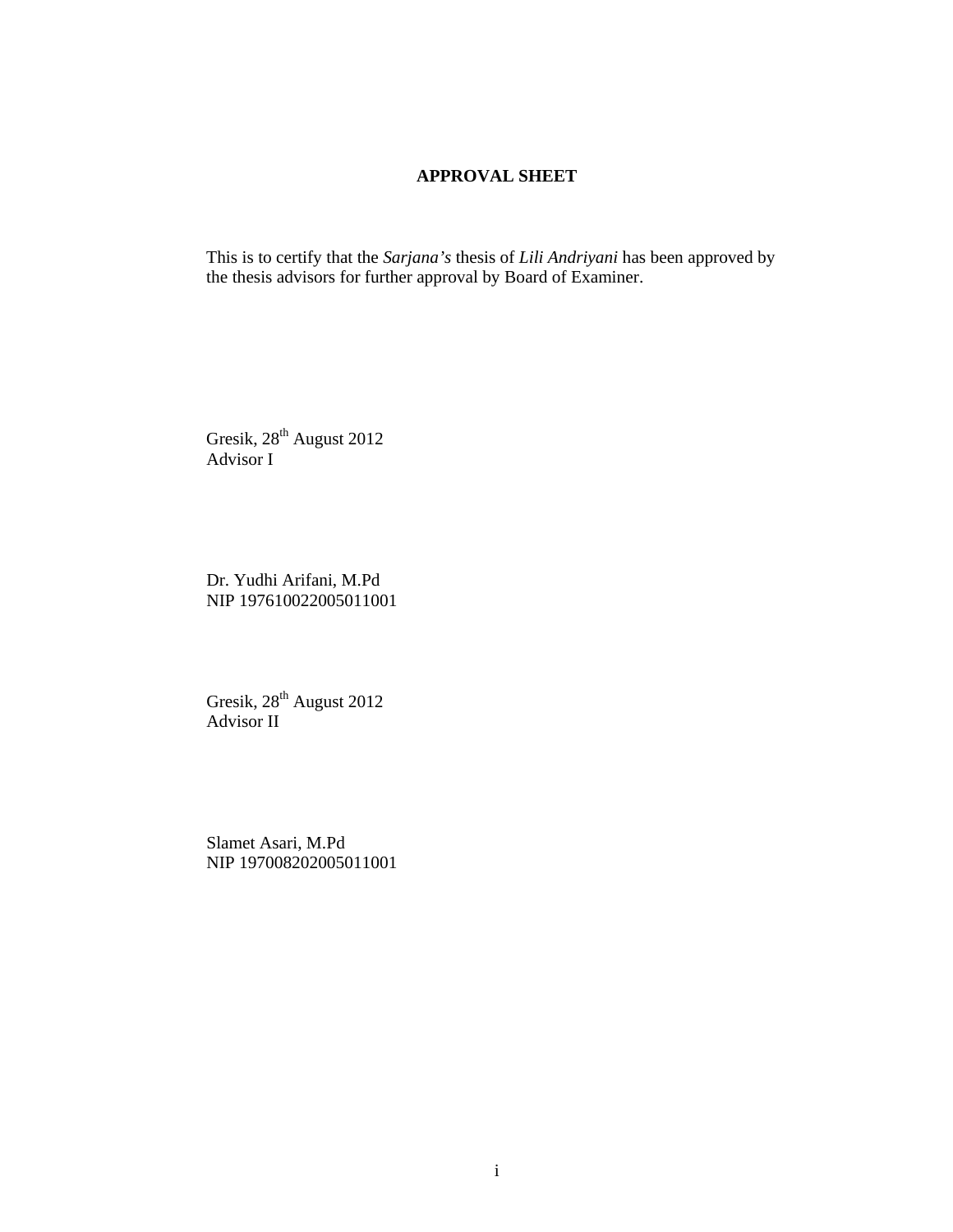### **APPROVAL SHEET**

This is to certify that the *Sarjana's* thesis of *Lili Andriyani* has been approved by the Board of Examiners as the requirement for the degree of *Sarjana* in English Language Education.

Gresik, 28<sup>th</sup> August 2012

Boards of Examiners

Dr. Khoirul Anwar, M. Pd. Chair NIP. 197301152005011001

Dr.Yudhi Arifani, M. Pd. Member NIP. 197610022005011001

Slamet Asari, M. Pd. Member NIP. 197008202005011001

Acknowledged by Approved by Approved by Head of English Education Dean of Faculty of

Dr. Yudhi Arifani, M.Pd. Slamet Asari, M.Pd.

Department Teacher Training and Education

NIP. 197610022005011001 NIP. 197008202005011001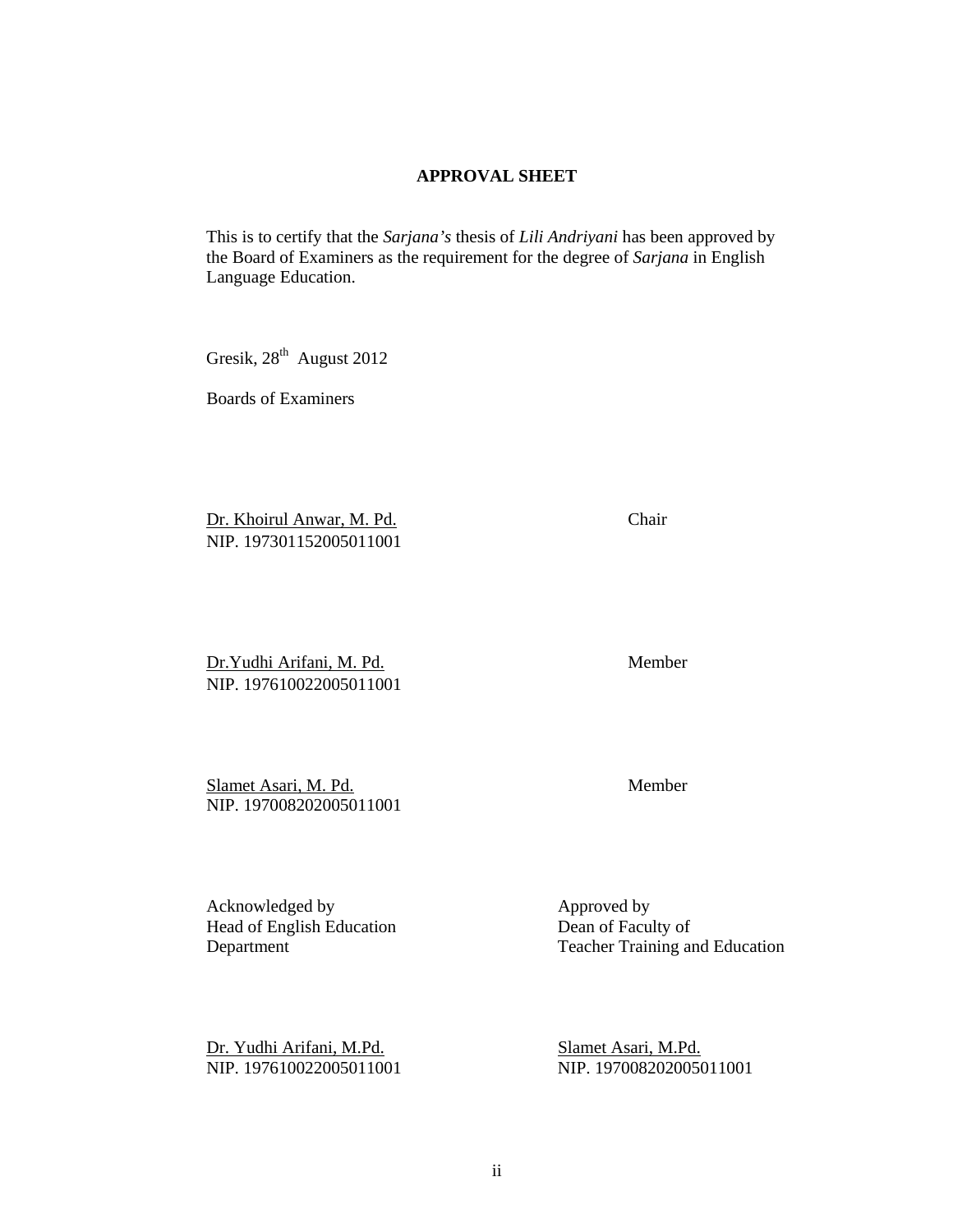#### **ACKNOLEDGEMENT**

Thanks to Allah, the Lord proclaims the entire world, the Almighty God who has been giving me blessing and health so that I can accomplish this research report well. Without His Grace and Mercy, nothing would have made it possible to me to complete this research.

This thesis was arranged as the final requirement to achieve bachelor degree in English Education. I realized what already done was too far from perfection because there was no one perfect in the world. Therefore, I expected to the other researchers who was interested in the same subject to continue my steps.

I would like to offer my grateful thanks to many names that contributed to help finishing my thesis. First, I would like to express my deepest appreciation and gratitude to my examiner, Dr. Khoirul Anwar, M.Pd for all his kindness, both of my advisors, Dr. Yudhi Arifani, M.Pd and Slamet Asari, M.Pd for their guidance, suggestions, motivations, and patience from the first time I wrote this thesis until I finished it. I also send my sincere gratitude for the entire lecturers of English Education Department in Muhammadiyah University of Gresik.

My special sincerest gratitude also goes to my beloved parent *Ibuk* Sunni and *Bapak* Sudarsim, my uncle *Om* Budi Edi Wahyana, my aunty *Tante* Ana and all my big family, who always pray and support me which made me stronger and brave to face every obstacle during the process of thesis assignment. I also send my gratitude to *Papa Bear* who support and accompany me directly and indirectly to finish this research without you all I am nothing.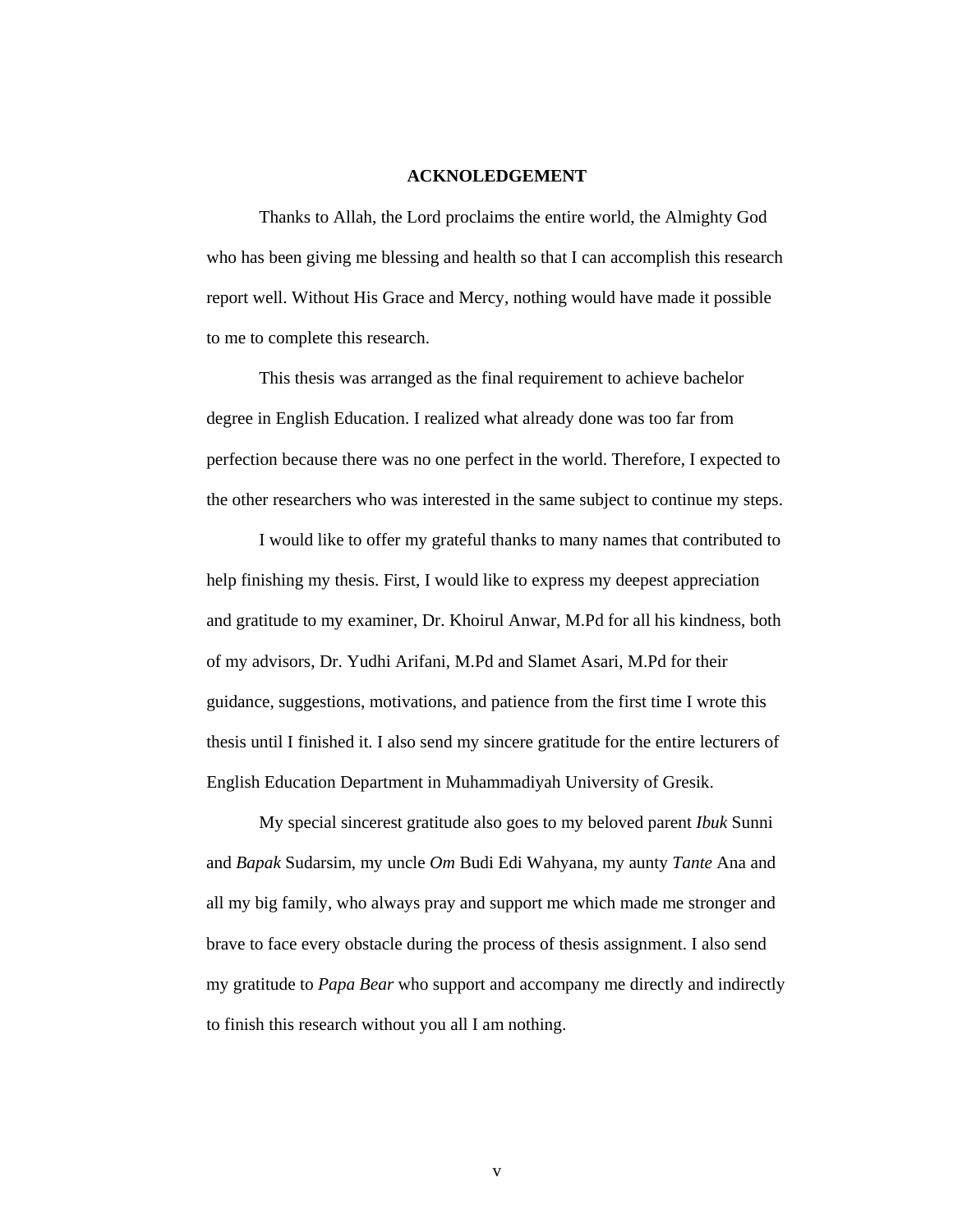My sincere acknowledgements are also addressed to the School Principal of SMP Muhammadiyah 4 Giri Mr. Sugeng Waras, S.Pd and their staffs, to all English Teachers Mr. Makhbub Junaidi, S.Pd and Mrs. Farida Asriah, S.Pd who helped me from the first I came to the school until I finished my thesis. Thanks for everything you gave to me.

The last, I want to say thank a lot for all friends who support me and accompany when I felt so anxious in the dark, Zee, Puspa, and Jojo, sorry if I became the "green alien" from Pluto while I finishing my thesis. Also for Epie, Anty, Musa, Opal, Reni, Dwi, and all who I cannot mention one by one in this small space, for their invaluable supports and honest helps during and after this research. May God always bless them all, Amin.

The Writer,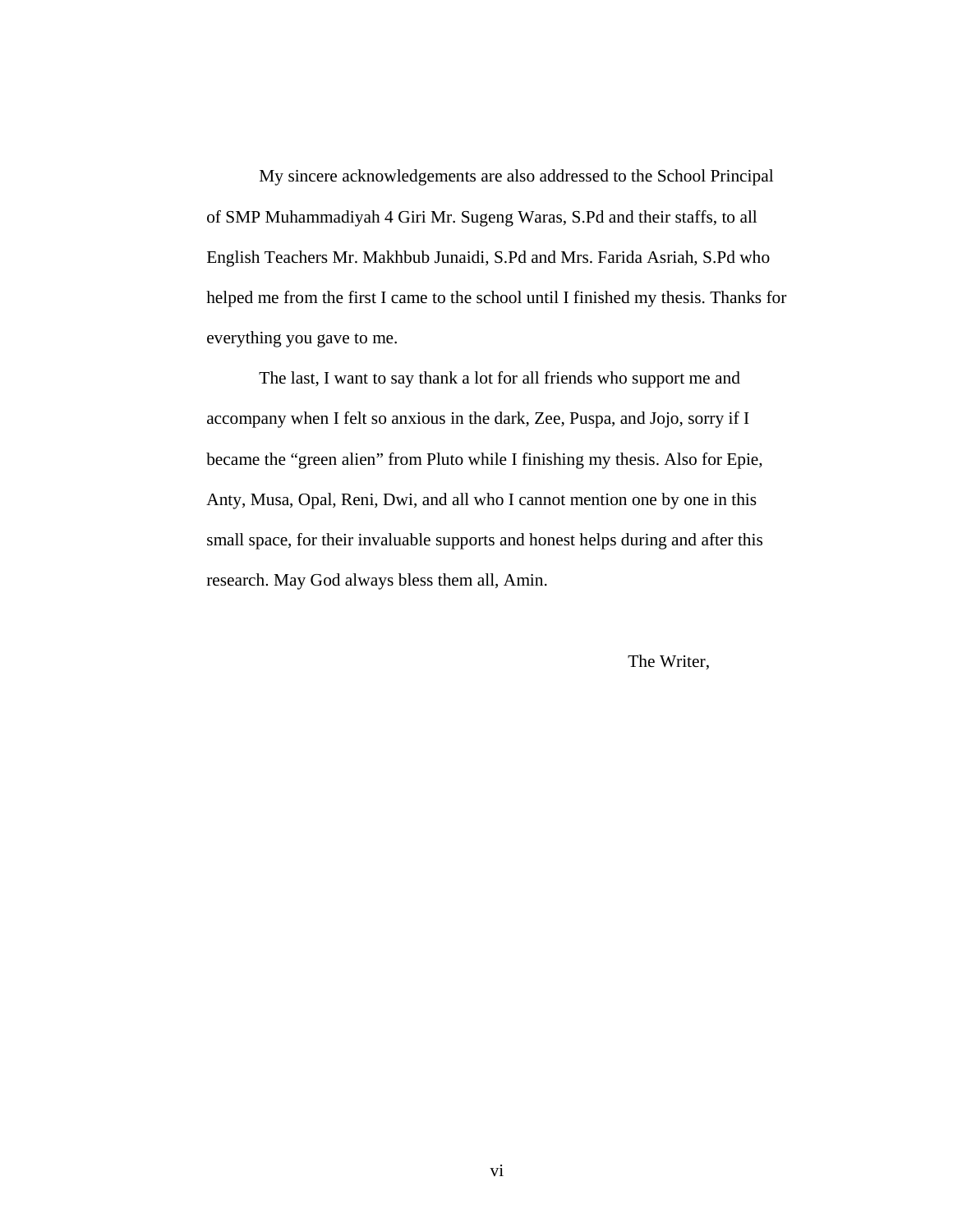### **MOTTO AND DEDICATION**

*God could not change someone's life, if they do not make the effort* 

*(Q.s.Ar-Ra'du: 11)* 

*DEDICATION:* 

*This Thesis is dedicated to Her Beloved Mother, Father and family Her Beloved Lecturers All people who give her spirit All friends and collegian at English Department University of Muhammadiyah Gresik*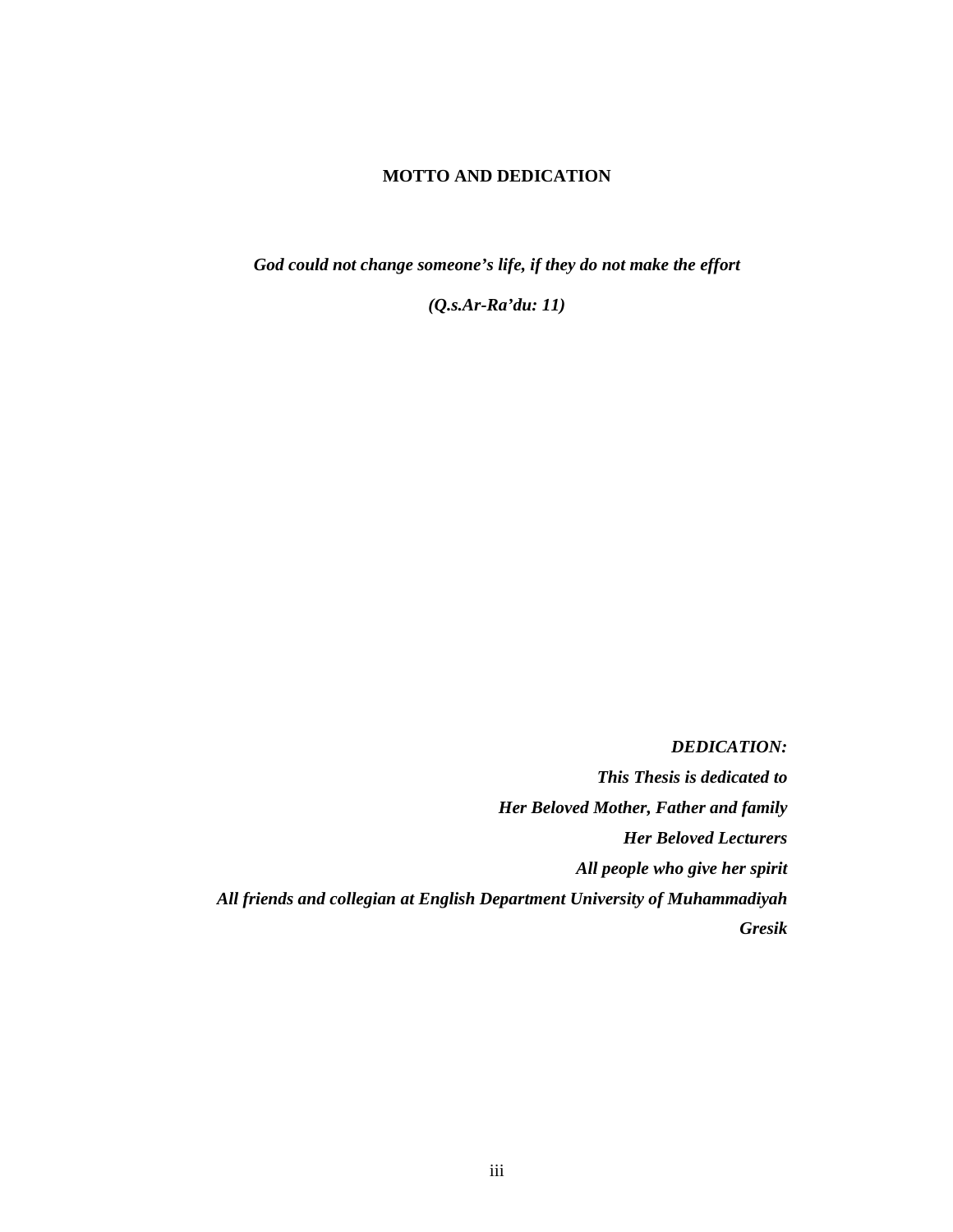#### **ABSTRACT**

Andriyani, Lili. 2012. *The Implementation of Central Language Movement (CLM) as an Intra-curricular program at SMP Muhammadiyah 4 Giri.* The Sarjana's Thesis, English Education Department, Faculty of Teacher Training and Education, University of Muhammadiyah Gresik. Advisors : (I) Dr.Yudhi Arifani, M.Pd (II) Slamet Asari, M.Pd

Key Words: Implementation, Program, Intra-curricular program, Central Language Movement (CLM), Evaluation program.

Speaking is a very important skill, because by mastering that skill people can carry out conversation with others, give the ideas and exchange the information with others. But, in Indonesia there is very limited chance for the students to practice their English speaking skills. Regarding this condition, some schools, including SMP Muhammadiyah 4 Giri, established a special program as a medium in which the students are given opportunities to practice their speaking skills. The program was called Central Language Movement (CLM).

 The study is aimed to describe the evaluation of CLM implementation as intra-curricular program at SMP Muhammadiyah 4 Giri using context, input, process and product components of the CIPP evaluation model developed by Stufflebeam (1971).

 The subjects of this study were the school principal of SMP Muhammadiyah 4 Giri, the CLM teacher, and the CLM staff and the grade 7 A and 7 B. The main instrument to collect data needed in the research was the researcher, who was supported by some instruments, i.e. field notes, the school principal and the teachers' interview guides.

The findings of this research were in terms of the context, input, process, and product dimension of the CLM program.

 The conclusions of this research were; First, in the context dimension concluded that the teaching/learning facilities and resources at the CLM was limited and needed more improvement. Second, in the input dimension concluded that the program had sufficient focus on speaking skills. Third, in the process dimension, both of teaching method and material were poorly developed by the CLM teachers. Fourth, the product dimensions concluded that the CLM as intracurricular program needed to be revised.

 The sugestions of this research were; First, the school has to update the CLM document because there were several differences with the CLM application and improve the facility for CLM. Second, the CLM teacher has to maximize the activities for the students. For the other schools which conduct or plan to conduct the same program have to provide sufficient documents, facilities and funds to the program in order to conduct the program successfully.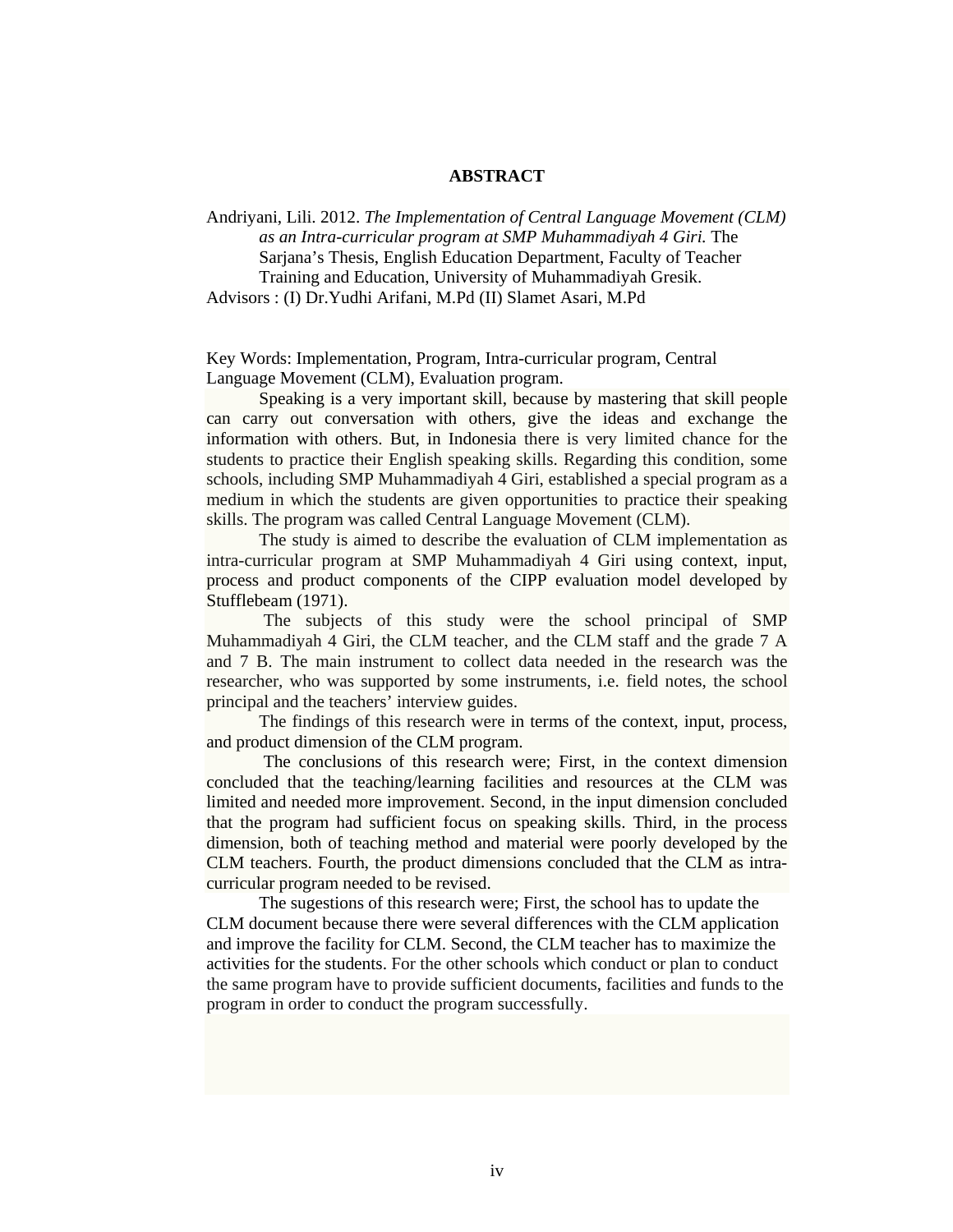# **TABLE OF CONTENTS**

# **CHAPTER I INTRODUCTION**

| 1.2 |  |
|-----|--|
| 1.3 |  |
| 1.4 |  |
| 1.5 |  |
| 1.6 |  |
|     |  |

## **CHAPTER II LITERATURE REVIEW**

| 2.3.2 Summative Evaluation and Formative Evaluation 17        |                                                      |
|---------------------------------------------------------------|------------------------------------------------------|
|                                                               |                                                      |
| 2.4.1 Stufflebeam's Context, Input, Process, Product Models21 |                                                      |
|                                                               |                                                      |
|                                                               |                                                      |
|                                                               |                                                      |
|                                                               |                                                      |
|                                                               |                                                      |
|                                                               |                                                      |
|                                                               |                                                      |
|                                                               |                                                      |
|                                                               |                                                      |
|                                                               | Review of CLM as Intra-curricular Program Theories29 |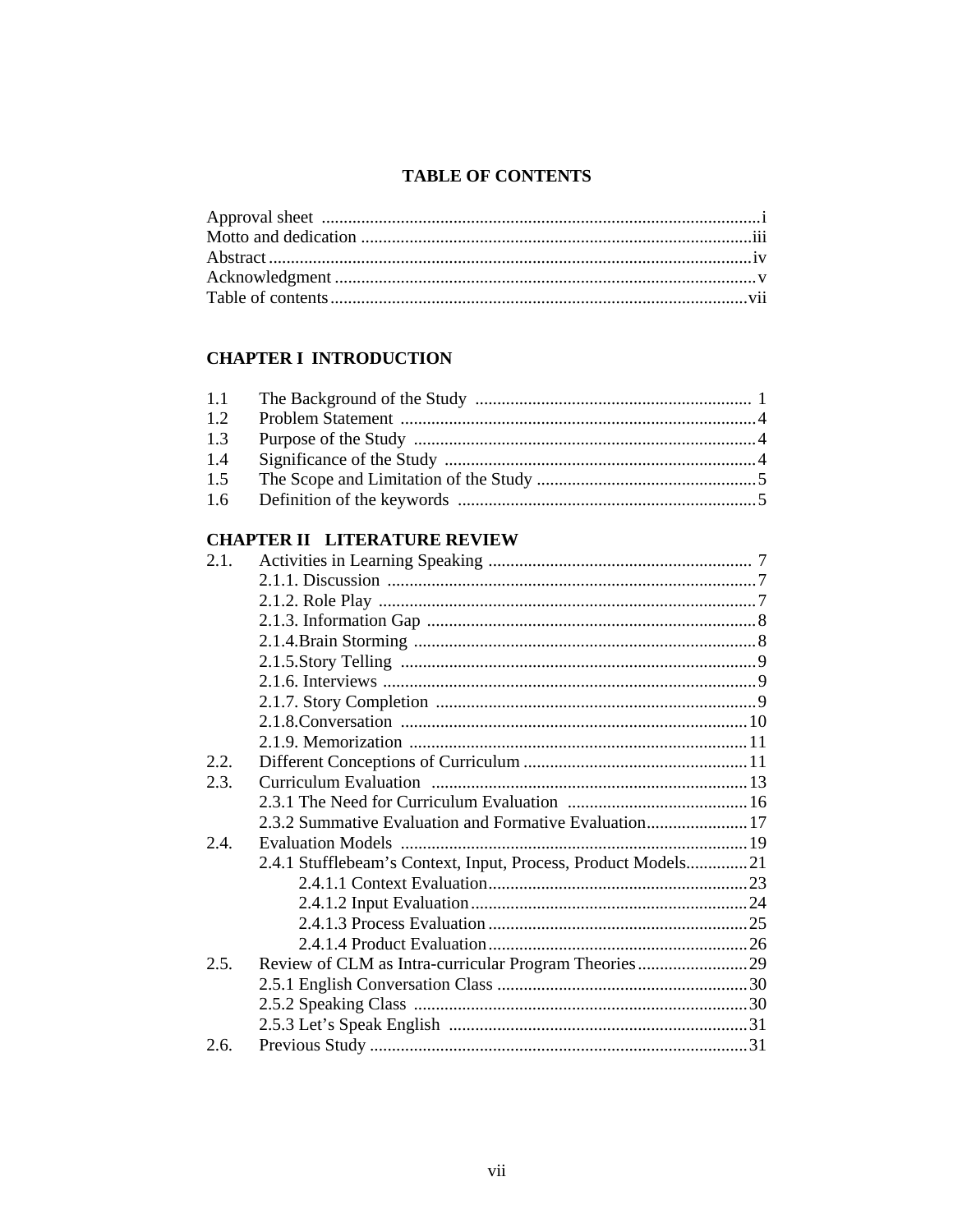# **CHAPTER III METHODOLOGY**

| 3.1. |  |
|------|--|
| 3.2. |  |
|      |  |
|      |  |
| 3.3. |  |
|      |  |
|      |  |
|      |  |
|      |  |
| 3.4. |  |
|      |  |
|      |  |
|      |  |
|      |  |

### **CHAPTER IV RESEARCH FINDINGS AND DISCUSSION**

### **CHAPTER V CONCLUSION AND SUGGESTION**